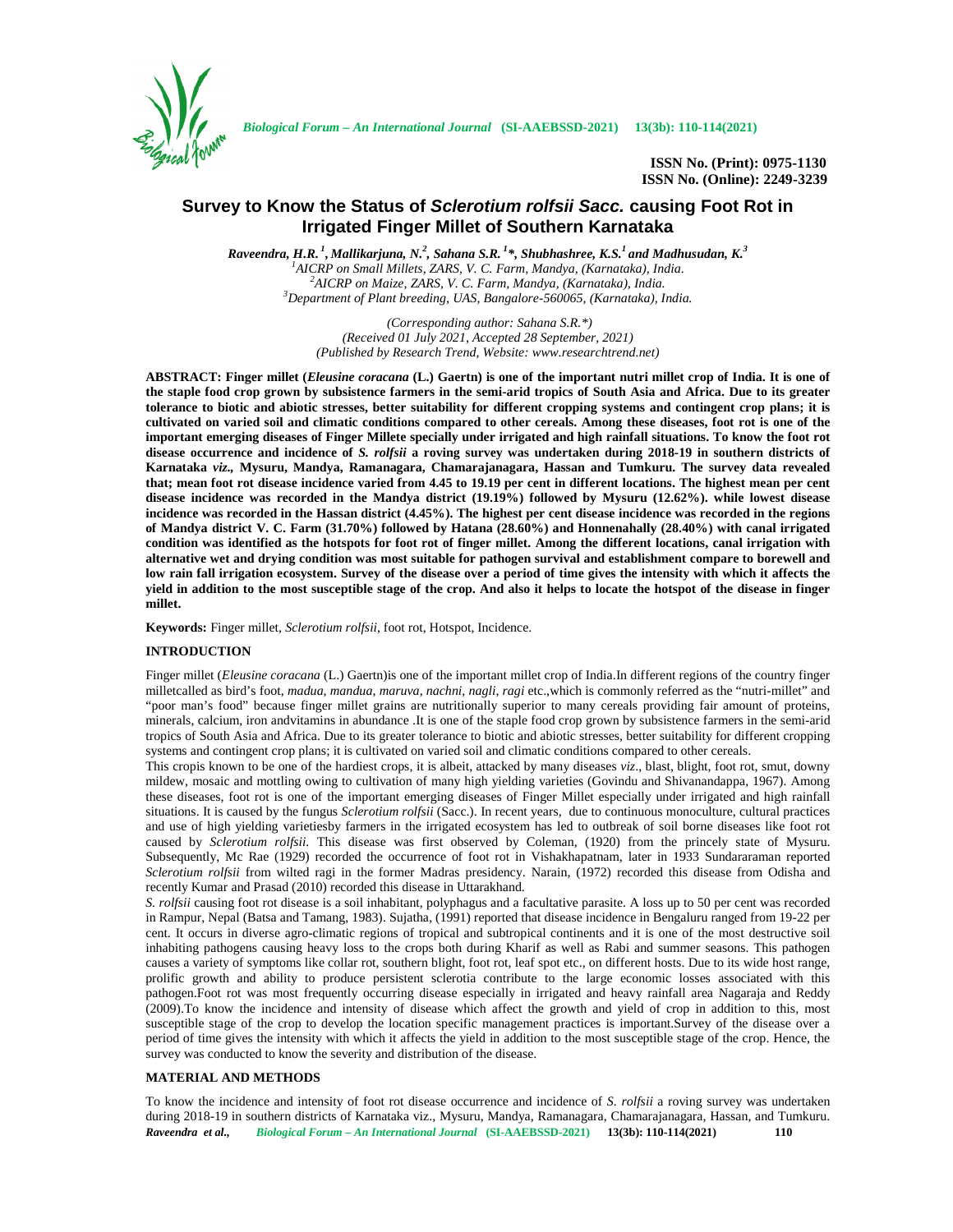Details of places surveyed are presented in Table 1. For assessing the disease incidence, minimum of four to five fields were selected in one location and three to four plots of one square meter area were selected randomly in each field. In selected plots, total number of plants present and number of plants showing symptoms due to infection of *S. rolfsii* was recorded and per cent disease incidence (PDI) was calculated by using the following formula. yed are presented in Table 1. For assessing the disease incidence, minimum of four to five fields<br>a and three to four plots of one square meter area were selected randomly in each field. In selected present and number of

Disease incidence (%) =  $\frac{\text{Number of infected plants observed}}{\text{Total number of plants observed}} \times 100$ 

## **RESULTS AND DISCUSSION**

To get precise information on the occurrence, distribution and severity of the *S. rolfsii* in finger millet an intensive roving survey was undertaken in southern districts of Karnataka viz., Mysuru, Mandya, Ramanagara, Chamarajanagara, Hassan, and Tumkuru (Table 1, Plate 1 & 2 and Fig. 1). Incidence of foot rot on finger millet were reported by various workers from Coimbatore (Anon., 1954), Uttarakhand (Kumar and Prasad, 2010) and Gujarat (Waghunde *et al.,* 2011).

| Sr. No. | <b>District</b> | <b>Taluk</b>      | Locations         |  |
|---------|-----------------|-------------------|-------------------|--|
| 1.      |                 |                   | Lakpatna          |  |
| 2.      |                 | HDKote            | Shettahally       |  |
| 3.      |                 | K.R Nagara        | Hampapura         |  |
| 4.      |                 |                   | Bilikere          |  |
| 5.      |                 |                   | Gowdally          |  |
| 6.      | Mysuru          | Hunsur            | Mulluru           |  |
| 7.      |                 |                   | Hosaveedu         |  |
| 8.      |                 | Nanjanagud        | Madavinahally     |  |
| 9.      |                 |                   | Bydarahally       |  |
| 10.     |                 |                   | Chikkade          |  |
| 11.     |                 | Pandavapura       | T.S.Chatra        |  |
| 12.     |                 |                   | Garudaukkada      |  |
| 13.     |                 |                   | Shanthikoppalu    |  |
| 14.     |                 | Srirangapatna     | Doddapalya        |  |
| 15.     |                 |                   | Hatna             |  |
| 16.     |                 |                   | Mudagundur        |  |
| 17.     |                 |                   | V.C.Farm          |  |
| 18.     |                 |                   | Honnenahally      |  |
| 19.     |                 | Mandya            | G.Malligere       |  |
| 20.     |                 |                   | <b>B.Hosuru</b>   |  |
| 21.     |                 |                   | Bevukallu         |  |
| 22.     |                 |                   | Kestur            |  |
| 23.     | Mandya          |                   | Nidasale          |  |
| 24.     |                 | Maddur            | Nidagatta         |  |
| 25.     |                 |                   | Besgarahally      |  |
| 26.     |                 |                   | Nanjarayanapura   |  |
| 27.     |                 | Malavally         | Kadukottanahally  |  |
| 28.     |                 |                   | Harakadahally     |  |
| 29.     |                 | Nagamangala       | Muttegere         |  |
| 30.     |                 |                   | Hosally           |  |
| 31.     |                 |                   | Hosadoddi         |  |
| 32.     |                 | Kanakapura        | Kodihally         |  |
| 33.     | Ramanagara      |                   | Kodigehally       |  |
| 34.     |                 | Magadi            | Mudrahally        |  |
| 35.     |                 |                   | Kuntikudicolony   |  |
| 36.     |                 |                   | Kagalawadi        |  |
| 37.     |                 | Chamarajanagara   | Haradanahally     |  |
| 38.     |                 |                   | Palya             |  |
| 39.     | Chamarajanagara |                   | Raghavapuru       |  |
| 40.     |                 | Gundlupete        | Kotekere          |  |
| 41.     |                 |                   |                   |  |
| 42.     |                 |                   | Dudda<br>Karekere |  |
| 43.     | Hassan          | Hassan            | Moslehosally      |  |
| 44.     |                 | Channarayanapatna | Kikkeri           |  |
| 45.     |                 |                   | Gulur             |  |
| 46.     |                 | Tumkur            | Mallasandra       |  |
| 47.     | Tumkur          |                   | Hebbur            |  |
| 48.     |                 | Kunigal           | Yediyur           |  |
|         |                 |                   |                   |  |

**Table 1: Details of locations selected for surveying of foot rot in finger millet.**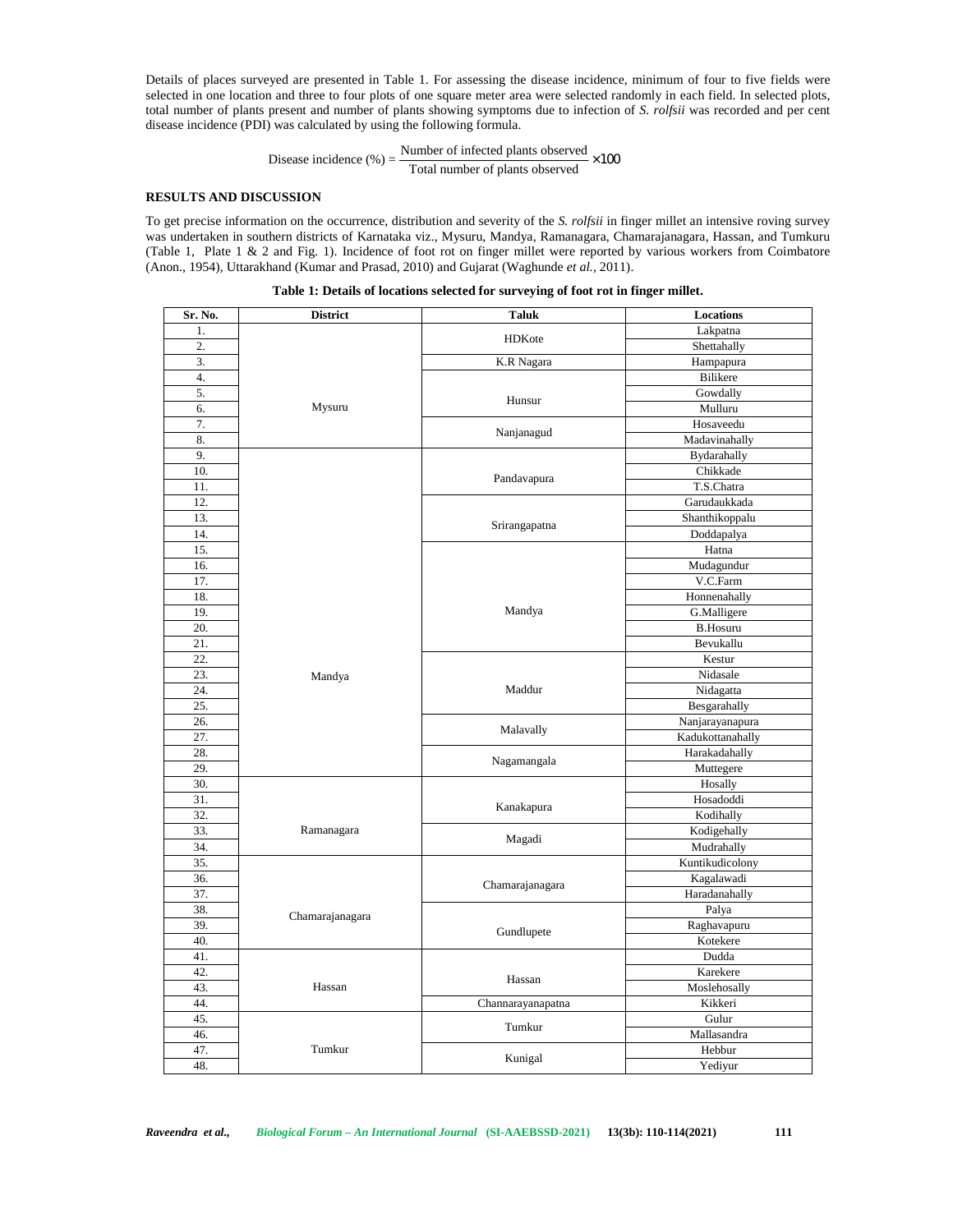

**Plate 1:** Incidence of foot rot in finger millet growing districts of South Karnataka.



**Plate 2:** Field view of survey for occurrence of foot rot disease in finger millet during *Kharif*-2018-19.

The mean per cent disease incidence (PDI) of foot rot was ranging from 4.45 to19.91 with an average of 9.00 per cent across surveyed locations on different varieties. Similar result is shown by Reddy *et al.,*(1971) in that he carried out survey during 1969-70 in Karnataka and found that, losses due to foot rot in wheat crop were about five per cent.Among the districts, the highest mean foot rot incidence (19.91%) was observed in Mandya followed by Mysuru (12.62%), Tumakuru (6.10%), Chamarajanagara (5.50%) and Ramanagara (5.44%). However, the lowest mean foot rot incidence was recorded in Hassan (4.45%). Per cent disease incidence in different districts can be classified as less (0 to 5.00 per cent), moderate (5.1 to 15.00 per cent) and high (>15.10 per cent). Hassan (4.45%) had less incidence, Ramanagara (5.44%), Tumakuru (6.10%) and Mysuru (12.62%) had moderate incidence whereas Mandya (19.91%) had high incidence of foot rot (Fig. 1).



**Fig. 1.** Incidence of foot rot in southern districts of Karnataka.

Among the district different taluks were selected for survey to strengthen the studies. In Mysuru district, H.D.Kote, K.R.Nagara, Hunsur and Nanjanagud taluks were selected, out of which, the highest mean foot rot incidence was recorded in Nanjanagud (16.75 %) followed by K. R. Nagara taluk (15.50%), H. D. Kote (11.40%) and Hunasuru taluks (9.73%). Among the villages, the Madavinahally village of Nanjanagud taluk recorded the highest incidence (17.50%) followed by Hosaveedu (16.00%) under alternative canal irrigation system. The least incidence was recorded in Mulluru village (6.40%) of Hunsurtaluk under rainfed condition. Similarly, in six taluks of Mandya district, highest mean foot rot disease incidence in Srirangapatna taluk (24.93%) followed by Mandya taluk (21.32 %). The least mean foot rot disease incidence was noticed in Maddur taluk (11.73 %). Among the villages, the highest incidence was recorded in V. C. Farm (31.70 %) of Mandya taluk under alternative canal irrigation followed by Shantikoppalu (30.70 %) and Hatna (28.60%) villages of Srirangaptana and Mandya taluk under alternative canal irrigation system. The lowest mean incidence was recorded in the Nidagatta (9.10%) village of Maddur taluk under alternative canal irrigation condition (Table 2).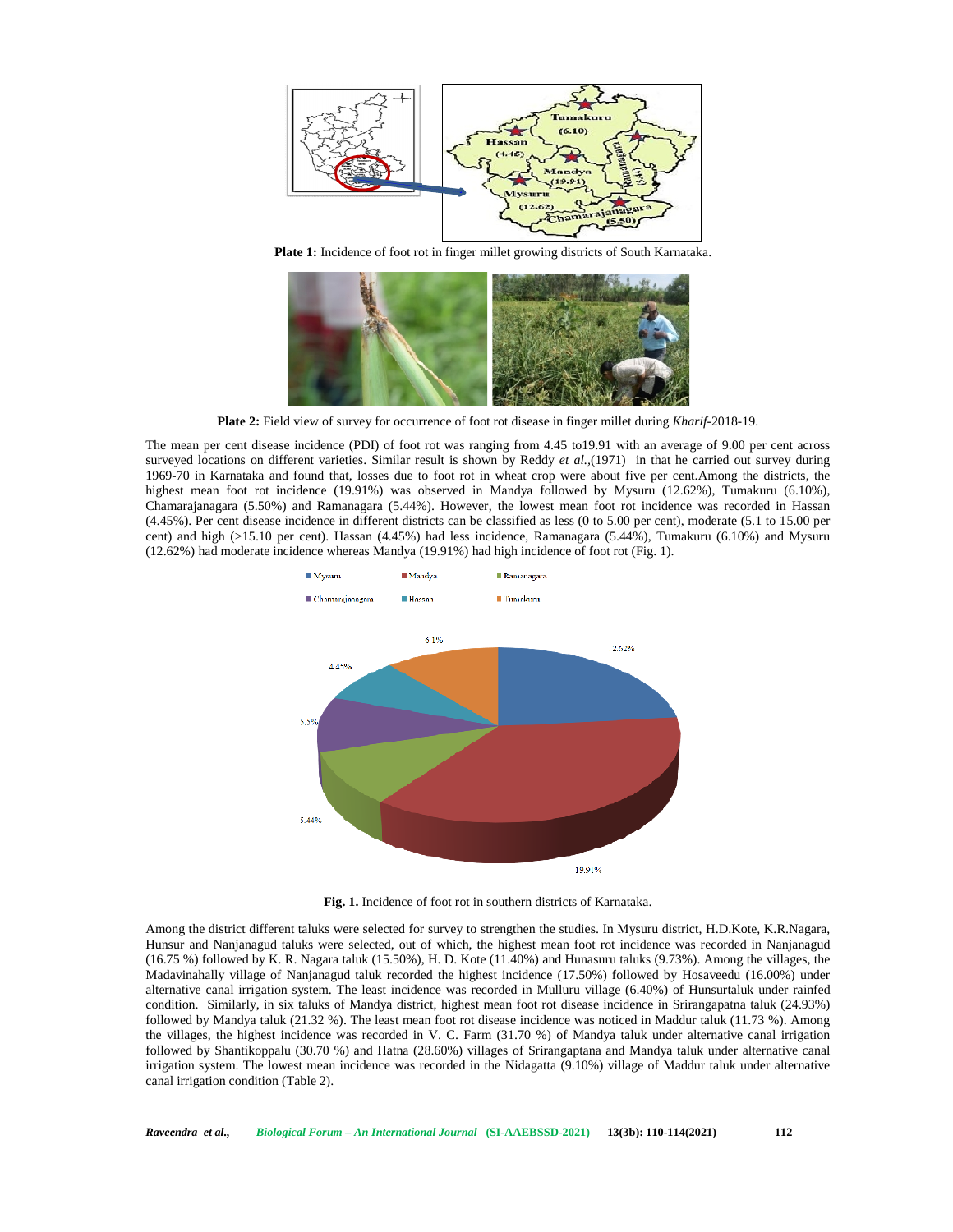| Sr. No.                        | <b>District</b> | Taluk               | Locations        | <b>Irrigationtype</b> | Per cent Foot<br>rot incidence | <b>Taluk</b><br>Mean |
|--------------------------------|-----------------|---------------------|------------------|-----------------------|--------------------------------|----------------------|
| 1.                             |                 | HDKote              | Lakpatna         | Protective            | 12.50                          |                      |
| 2.                             |                 |                     | Shettahally      | Protective            | 10.30                          | 11.40                |
| 3.                             |                 | K.RNagara           | Hampapura        | Protective            | 15.50                          | 15.50                |
| $\overline{4}$ .               |                 |                     | <b>Bilikere</b>  | Rainfed               | 14.20                          |                      |
| 5.                             |                 | Hunsur              | Gowdally         | Rainfed               | 8.60                           | 9.73                 |
| 6.                             | Mysuru          |                     | Mulluru          | Rainfed               | 6.40                           |                      |
| 7.                             |                 |                     | Hosaveedu        | Canal                 | 16.00                          | 16.75                |
| 8.                             |                 | Nanjanagud          | Madavinahally    | Canal                 | 17.50                          |                      |
|                                |                 | 12.62               |                  |                       |                                |                      |
| 9.                             |                 |                     | Bydarahally      | Canal                 | 13.80                          |                      |
| 10.                            |                 | Pandavapura         | Chikkade         | Canal                 | 11.20                          | 13.56                |
| 11.                            |                 |                     | T.S.Chatra       | Canal                 | 15.70                          |                      |
| 12.                            |                 | Srirangapatna       | Garudaukkada     | Canal                 | 18.90                          | 24.93                |
| 13.                            |                 |                     | Shanthikoppalu   | Canal                 | 30.70                          |                      |
| 14.                            |                 |                     | Doddapalya       | Canal                 | 25.20                          |                      |
| 15.                            |                 |                     | Hatna            | Canal                 | 28.60                          |                      |
| 16.                            |                 |                     | Mudagundur       | Canal                 | 15.70                          |                      |
| 16.                            |                 |                     | V.C.Farm         | Canal                 | 31.70                          |                      |
| 17.                            |                 |                     | Honnenahally     | Canal                 | 28.40                          | 21.32                |
| 18.                            |                 | Mandya              | G.Malligere      | Canal                 | 24.10                          |                      |
| 19.                            |                 |                     | <b>B.Hosuru</b>  | Canal                 | 26.50                          |                      |
| 20.                            |                 |                     | Bevukallu        | Canal                 | 18.40                          |                      |
| 21.                            |                 | Maddur              | Kestur           | Canal                 | 14.80                          | 11.73<br>17.15       |
| 22.                            | Mandya          |                     | Nidasale         | Canal                 | 12.40                          |                      |
| 23.                            |                 |                     | Nidagatta        | Canal                 | 9.10                           |                      |
| 24.                            |                 |                     | Besgarahally     | Canal                 | 10.60                          |                      |
| 25.                            |                 | Malavally           | Nanjarayanapura  | Protective            | 14.80                          |                      |
| 26.                            |                 |                     | Kadukottanahally | Protective            | 19.50                          |                      |
| 27.                            |                 | Nagamangala<br>Mean | Harakadahally    | Protective            | 15.40                          | 14.10                |
| 28.                            |                 |                     | Muttegere        | Protective            | 12.80                          |                      |
|                                |                 | 19.91               |                  |                       |                                |                      |
| 29.                            |                 |                     | Hosally          | Rainfed               | 5.40                           |                      |
| 30.                            |                 | Kanakapura          | Hosadoddi        | Protective            | 3.80                           | 3.87                 |
| 31.                            | Ramanagara      |                     | Kodihally        | Protective            | 2.40                           |                      |
| 32.                            |                 | Magadi              | Kodigehally      | Rainfed               | 7.10                           | 11.35                |
| 33.                            |                 |                     | Mudrahally       | Protective            | 8.50                           |                      |
|                                |                 | Mean                |                  |                       | 5.44                           |                      |
| 34.                            |                 |                     | Kuntikudicolony  | Rainfed               | 3.50                           |                      |
| 35.                            |                 | Chamarajanagara     | Kagalawadi       | Rainfed               | 2.90                           | 3.3                  |
| 36.                            |                 |                     | Haradanahally    | Rainfed               | 3.50                           |                      |
| 37.                            | Chamarajanagara | Gundlupet<br>Mean   | Palya            | Rainfed               | 6.90                           |                      |
| 38.                            |                 |                     | Raghavapuru      | Rainfed               | 5.70                           | 16.10                |
| 39.                            |                 |                     | Kotekere         | Protective            | 10.50                          |                      |
|                                |                 | 5.50                |                  |                       |                                |                      |
| 40.                            |                 |                     | Dudda            | Rainfed               | 5.30                           |                      |
| 41.                            |                 | Hassan              | Karekere         | Protective            | 3.60                           | 3.90                 |
| 42                             | Hassan          |                     | Moslehosally     | Rainfed               | 2.80                           |                      |
| 43.<br>Channarayapatna<br>Mean |                 |                     | Kikkeri          | Protective            | 6.10                           | 6.10                 |
|                                |                 | 4.45                |                  |                       |                                |                      |
| 44.                            |                 | Tumakuru            | Gulur            | Rainfed               | 5.30                           | 5.2                  |
| 45.                            | Tumakuru        |                     | Mallasandra      | Rainfed               | 5.10                           |                      |
| 46.                            |                 | Kunigal             | Hebbur           | Protective            | 7.80                           | $\tau$               |
| 47.                            |                 | Mean                | Yediyur          | Protective            | 6.20                           |                      |
|                                |                 | 6.10                |                  |                       |                                |                      |
|                                |                 | 9.00                |                  |                       |                                |                      |

**Table 2: Prevalence of foot rot in finger millet growing areas of South Karnataka.**

5.44% of mean foot rot incidence was recorded in Kanakapura and Magadi taluks of Ramanagara district. Among the taluks Magadi taluk recorded highest mean foot rot incidence of 11.35% and Kanakapura taluk recorded least foot rot incidence of 3.87%. Among the villages, under protective irrigation system Mudrahally recorded highest mean foot rot incidence of 8.50 % and least foot rot incidence of 2.40% was observed in Kodihally village.

In Chamarajanagara district, the highest mean per cent incidence was recorded at Gundlupet taluk (16.10%) followed by the Chamarajanagara taluk (3.30%) respectively. Among the villages, Kotekere village of Gundlupet taluk under protective irrigation recorded the highest incidence (10.50%) and least foot rot incidence of 2.90% was observed in Kagalavadi village under rainfed condition.

Hassan and Channarayapattana talukwas surveyed in Hassan district recorded the mean foot rot incidence of 4.45 %. Channarayapattana taluk (6.10) recorded the highest incidence under protective irrigation. Among the villages, Kikkeri (6.10 %) recorded the highest incidence under protective irrigation and least foot rot incidence of 2.80% was observed in Moslehosally village under rainfed condition.